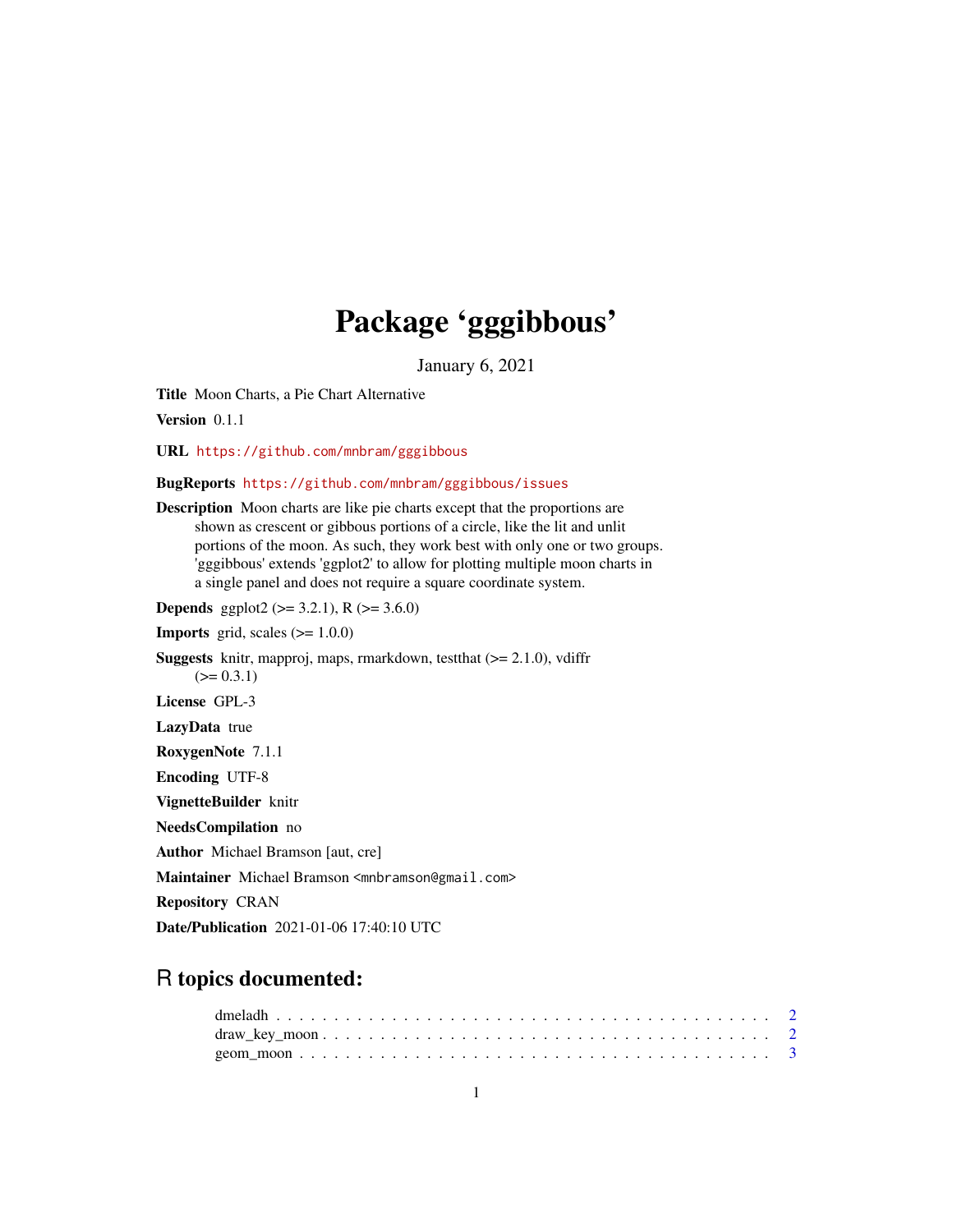<span id="page-1-0"></span>

dmeladh Adh *allele frequencies in Australasian* Drosophila melanogaster

#### Description

This data set contains allele frequencies for the "fast" and "slow" variants of the enzyme alcohol dehydrogenase in Australasian (mostly Australian) populations of *Drosophila melanogaster*. The data are taken from Oakeshott, J.G., et al. 1982. Alcohol dehydrogenase and glycerol-3-phosphate dehydrogenase clines in *Drosophila melanogaster* on different continents. Evolution, 36(1): 86-96.

#### Usage

dmeladh

#### Format

A data frame with 34 rows and 6 variables:

Locality location of population sample

Latitude latitude of population sample

Longitude longitude of population sample

N number of samples

AdhF percent of samples with *Adh^F* allele, as an integer

AdhS percent of samples with *Adh^S* allele, as an integer

draw\_key\_moon *Moon key glyph for legends*

#### Description

Draws the legend key glyphs used in geom\_moon.

#### Usage

```
draw_key_moon(data, params, size)
draw_key_moon_left(data, params, size)
draw_key_full_moon(data, params, size)
```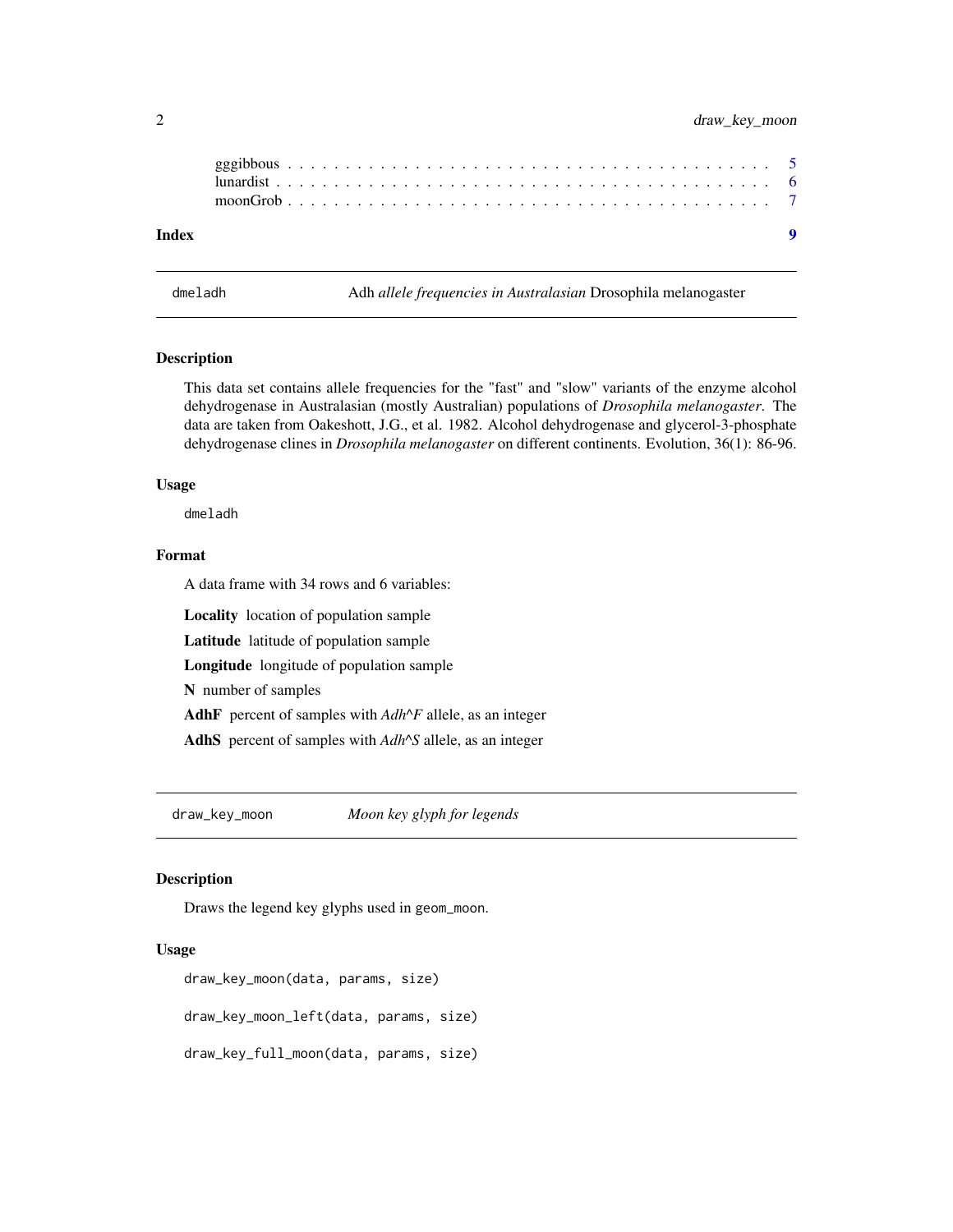#### <span id="page-2-0"></span>geom\_moon 3

#### Arguments

| data   | A single row data frame containing the scaled aesthetics to display in this key |
|--------|---------------------------------------------------------------------------------|
| params | A list of additional parameters supplied to the geom.                           |
| size   | Width and height of key in mm.                                                  |

#### Details

draw\_key\_moon (the default in geom\_moon) draws a gibbous moon filled from the right. draw\_key\_moon\_left draws a crescent moon from the right. draw\_key\_full\_moon draws a circle, which is very similar to draw\_key\_point in ggplot2, but the size is calculated slightly differently and the default aesthetics differ.

#### Value

A grid grob.

geom\_moon *Moon charts*

#### **Description**

The moon geom is used to create moon charts, which are like pie charts except that the proportions are shown as crescent or gibbous portions of a circle, like the lit and unlit portions of the moon. As such, they work best with only one or two groups.

#### Usage

```
geom_moon(
  mapping = NULL,
  data = NULL,stat = "identity",
  position = "identity",
  na.rm = FALSE,
  show. legend = NA,
  inherit.aes = TRUE,
  ...
)
```
#### Arguments

mapping Set of aesthetic mappings created by [aes\(\)](#page-0-0) or [aes\\_\(\)](#page-0-0). If specified and inherit.aes = TRUE (the default), it is combined with the default mapping at the top level of the plot. You must supply mapping if there is no plot mapping.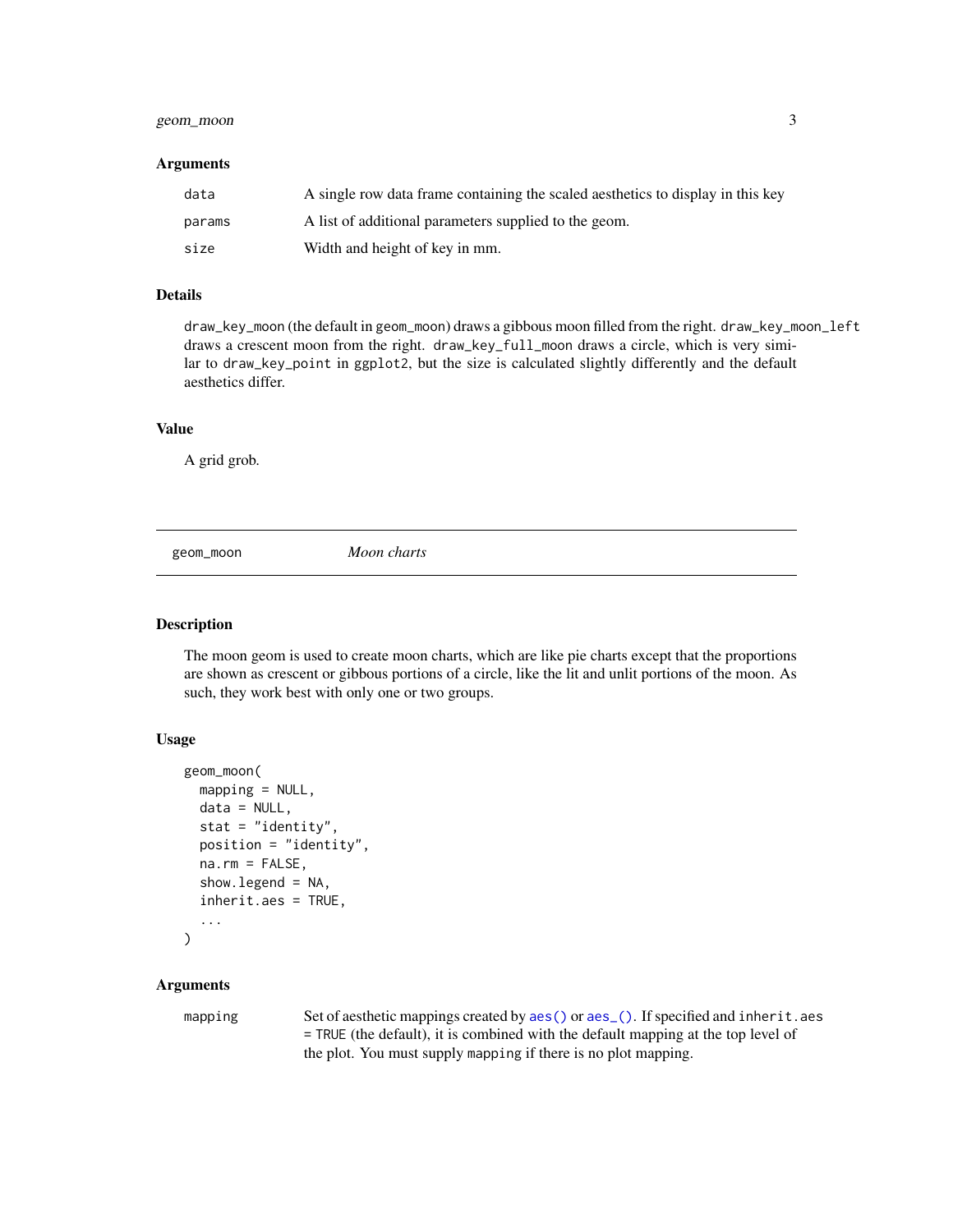<span id="page-3-0"></span>

| data        | The data to be displayed in this layer. There are three options:                                                                                                                                                                                       |
|-------------|--------------------------------------------------------------------------------------------------------------------------------------------------------------------------------------------------------------------------------------------------------|
|             | If NULL, the default, the data is inherited from the plot data as specified in the<br>call to ggplot().                                                                                                                                                |
|             | A data. frame, or other object, will override the plot data. All objects will be<br>fortified to produce a data frame. See fortify() for which variables will be<br>created.                                                                           |
|             | A function will be called with a single argument, the plot data. The return<br>value must be a data. frame, and will be used as the layer data. A function<br>can be created from a formula (e.g. $\sim$ head(.x, 10)).                                |
| stat        | The statistical transformation to use on the data for this layer, as a string.                                                                                                                                                                         |
| position    | Position adjustment, either as a string, or the result of a call to a position adjust-<br>ment function.                                                                                                                                               |
| na.rm       | If FALSE, the default, missing values are removed with a warning. If TRUE,<br>missing values are silently removed.                                                                                                                                     |
| show.legend | logical. Should this layer be included in the legends? NA, the default, includes if<br>any aesthetics are mapped. FALSE never includes, and TRUE always includes. It<br>can also be a named logical vector to finely select the aesthetics to display. |
| inherit.aes | If FALSE, overrides the default aesthetics, rather than combining with them.<br>This is most useful for helper functions that define both data and aesthetics and<br>shouldn't inherit behaviour from the default plot specification, e.g. borders().  |
|             | Other arguments passed on to layer (). These are often aesthetics, used to set<br>an aesthetic to a fixed value, like colour = "red" or size = 3. They may also<br>be parameters to the paired geom/stat.                                              |

#### Details

geom\_moon acts like geom\_point in that multiple moons can be plotted on the same panel with x and y in the plot's coordinate system, but size determined independently of the coordinate system. This behavior also means that the moons will always be circular even if the coordinate system is not square.

In order to get a full circle with two complementary sections (a crescent and a gibbous moon), you need to plot two shapes: one with right = TRUE and one with right = FALSE, with ratio on the second one equal to 1 -ratio on the first.

#### Aesthetics

x and y are required aesthetics. size,  $fill$ ,  $colo(u)r$ , alpha, stroke, and group aesthetics are understood as in other geoms. Two new aesthetics are also introduced: ratio and right. ratio controls the proportion of the moon to be plotted, from 0 to 1. right takes a boolean value to indicate whether the moon should be filled from the right or the left.

#### Examples

```
ggplot(
  data.frame(x = 1:5, y = 1, size = 1:5, ratio = 1:5 * 0.2),
  aes(x = x, y = y, size = size, ratio = ratio)) +
```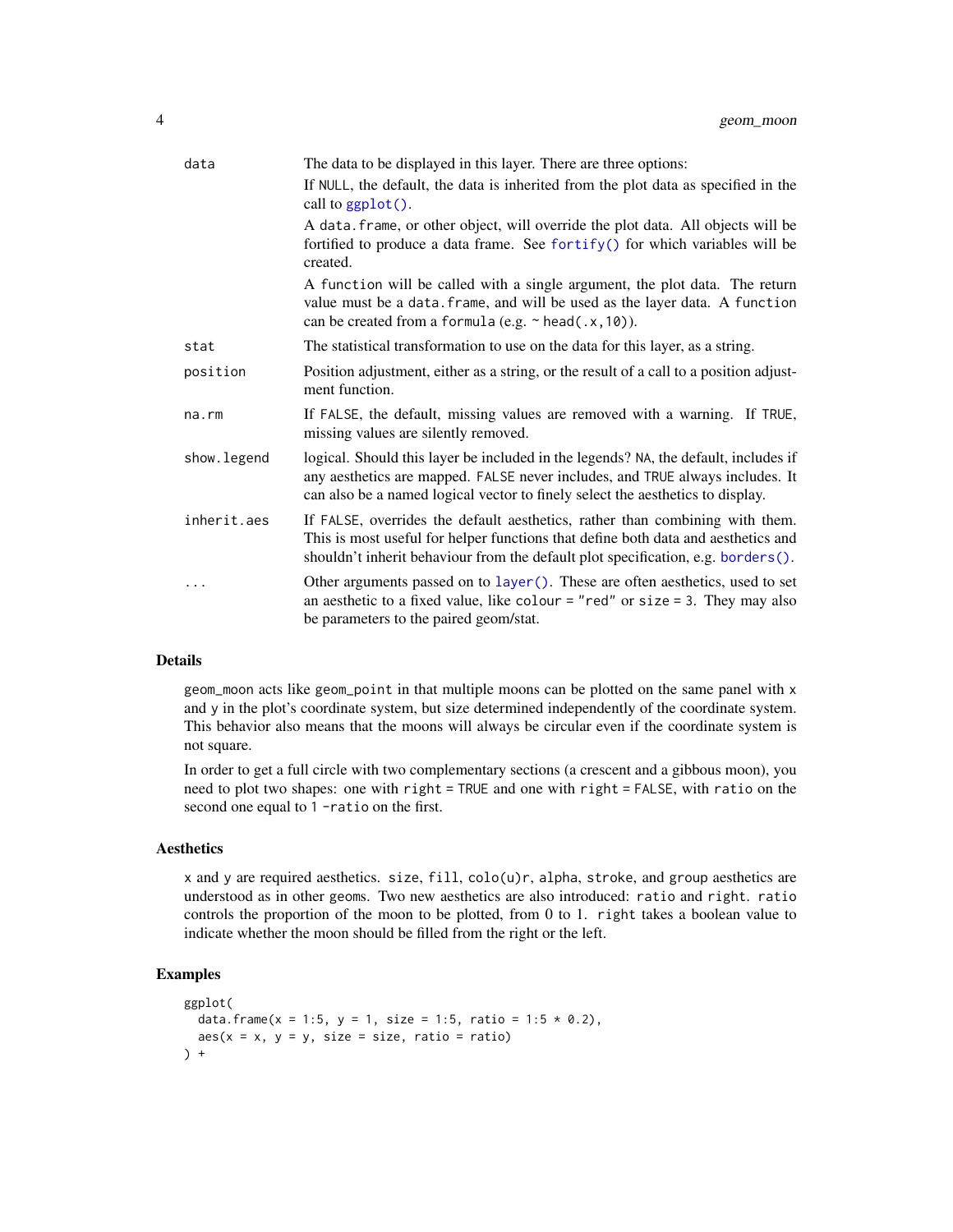#### <span id="page-4-0"></span>gggibbous 5 to 1999 and 2009 and 2009 and 2009 and 2009 and 2009 and 2009 and 2009 and 2009 and 2009 and 2009

```
geom_moon()
# To make full moon charts, you need two calls to geom_moon(), one with
# right = TRUE and one with right = FALSE and ratio equal to 1 - ratio
# from the first one
ggplot(dmeladh) +
 geom_moon(
   x = 0.5, y = 0.5, fill = "forestgreen", color = "forestgreen",
   aes(ratio = AdhF / 100)
 \rightarrow +
 geom_moon(
   x = 0.5, y = 0.5, fill = "gold", color = "gold",aes(ratio = AdhS / 100), right = FALSE
 ) +facet_wrap(~Locality, ncol = 7)
# The same thing can be accomplished with a single call to geom_moon()
# using a "long" data frame with both frequencies if you set a grouping
# variable and set the `right` variable to a boolean column
dmeladh_long <- reshape(
 dmeladh,
 varying = c("AdhF", "AdhS"),
 v.names = "freq",
 timevar = "allele",
 times = c("AdhF", "AdhS"),
 idvar = c("Locality", "Latitude", "Longitude", "N"),
 direction = "long"
)
dmeladh_long$right <- rep(c(TRUE, FALSE), each = nrow(dmeladh))
ggplot(dmeladh_long) +
 geom_moon(
   x = 0.5, y = 0.5, key_glyph = draw_key_rect,
   aes(ratio = freq / 100, fill = allele, color = allele, right = right),
 \rightarrow +
 facet_wrap(~Locality, ncol = 7)
# Moon charts (and pie charts) are sometimes useful on maps when x and y
# cannot be used as aesthetic dimensions because they are already spatial
# dimensions. Overplotting needs to be considered carefully, however.
ggplot(
 subset(dmeladh, N > 200),
 aes(Longitude, Latitude)
) +geom_moon(aes(ratio = AdhF / 100), fill = "black") +
 geom_moon(aes(ratio = AdhS / 100), right = FALSE) +coord_fixed()
```
gggibbous *gggibbous: Moon charts, a pie chart alternative for two groups*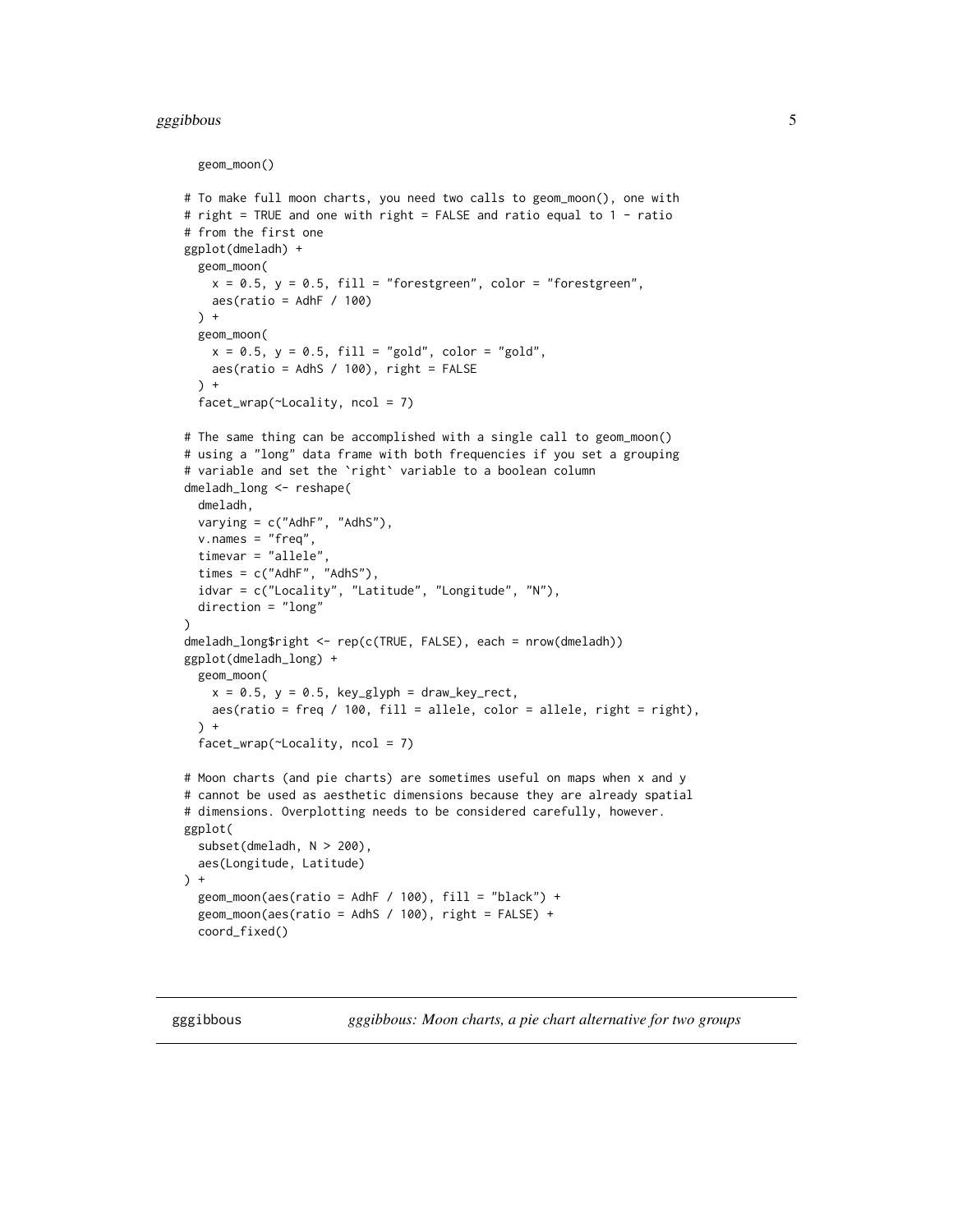#### <span id="page-5-0"></span>Description

Moon charts are like pie charts except that the proportions are shown as crescent or gibbous portions of a circle, like the lit and unlit portions of the moon. As such, they work best with only one or two groups. gggibbous extends ggplot2 to allow for plotting multiple moon charts in a single panel and does not require a square coordinate system.

#### Details

The workhorse function is geom\_moon, which adds a moon chart layer to a ggplot2 plot. The draw\_key\_moon, draw\_key\_moon\_left, and draw\_key\_full\_moon functions provides legend key glyphs for plots that use geom\_moon. There are also functions for the raw grid grobs: grid.moon and moonGrob.

For more information, see the gggibbous vignette.

lunardist *Lunar distances and principal phases for 2019*

#### **Description**

This data set contains the distance from the Earth to the Moon for each day in 2019, as well as the dates (in UTC) of each occurrence of the four principal phases of the moon. The data are adapted from NASA.

#### Usage

lunardist

#### Format

A data frame with 365 rows and 3 variables:

date Date

distance Distance from the Earth to the Moon in kilometers

phase Principal phase of the moon (full, new, first quarter, third quarter) or NA if no principal phase on that date

#### Source

<https://svs.gsfc.nasa.gov/4442>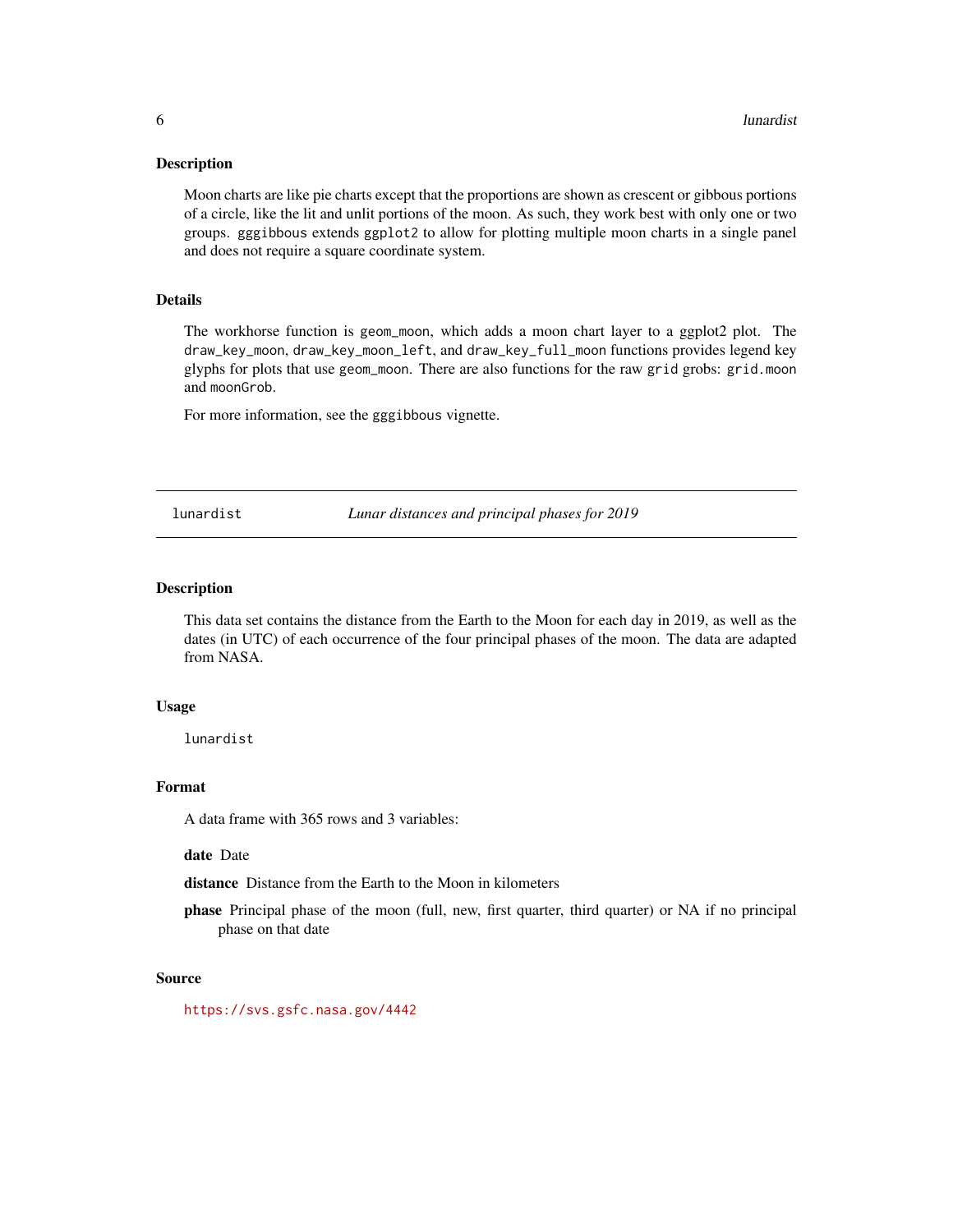<span id="page-6-0"></span>

#### Description

Functions to create and draw crescent or gibbous moon shapes.

#### Usage

```
moonGrob(
 x,
 y,
 ratio = 0.25,
 right = TRUE,r = 10,
  angle = 0,
  default.units = "npc",
  size.units = "mm",...
)
```
grid.moon(..., draw = TRUE)

#### Arguments

| $\boldsymbol{\mathsf{x}}$ | A numeric vector or unit object specifying x-locations.                                                      |
|---------------------------|--------------------------------------------------------------------------------------------------------------|
| y                         | A numeric vector or unit object specifying y-locations.                                                      |
| ratio                     | A numeric vector with values from 0 to 1 specifying the proportion of the moons<br>to draw.                  |
| right                     | A boolean vector specifying whether the moon should be filled from the right<br>(TRUE) or left (FALSE).      |
| r                         | A numeric vector specifying the radii of the circles describing the moons.                                   |
| angle                     | Not used.                                                                                                    |
| default.units             | A string indicating the default units to use if x, y, width, or height are only<br>given as numeric vectors. |
| size.units                | A string indicating the units to use for the radii of the moons.                                             |
| $\cdots$                  | Arguments passed on to grid::polygonGrob.                                                                    |
| draw                      | A logical value indicating whether graphics output should be produced.                                       |

#### Details

Both functions create a moon grob (a graphical object describing a crescent or gibbous moon), but only grid.moon draws the moon (and then only if draw is TRUE).

These functions calculate a set of points describing the perimeters of the moons and pass these points on to grid:: polygonGrob.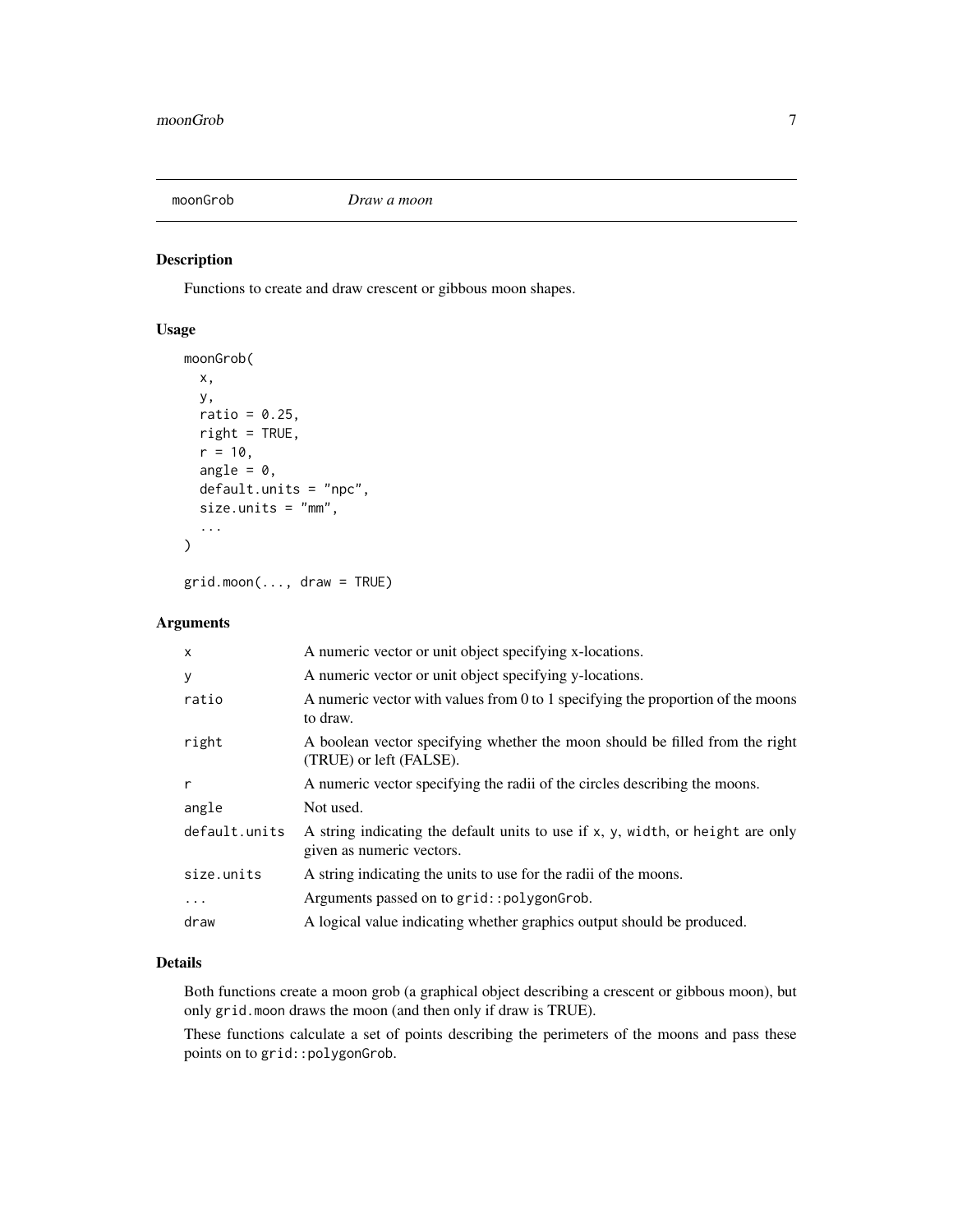The units in default.units and size.units can be different; grid will add them together appropriately before drawing.

#### Value

A grob object.

#### Examples

```
grid::grid.newpage()
grid.moon(x = 1:3 * 0.25, y = rep(0.5, 3), ratio = 1:3 * 0.25, r = 10)
```